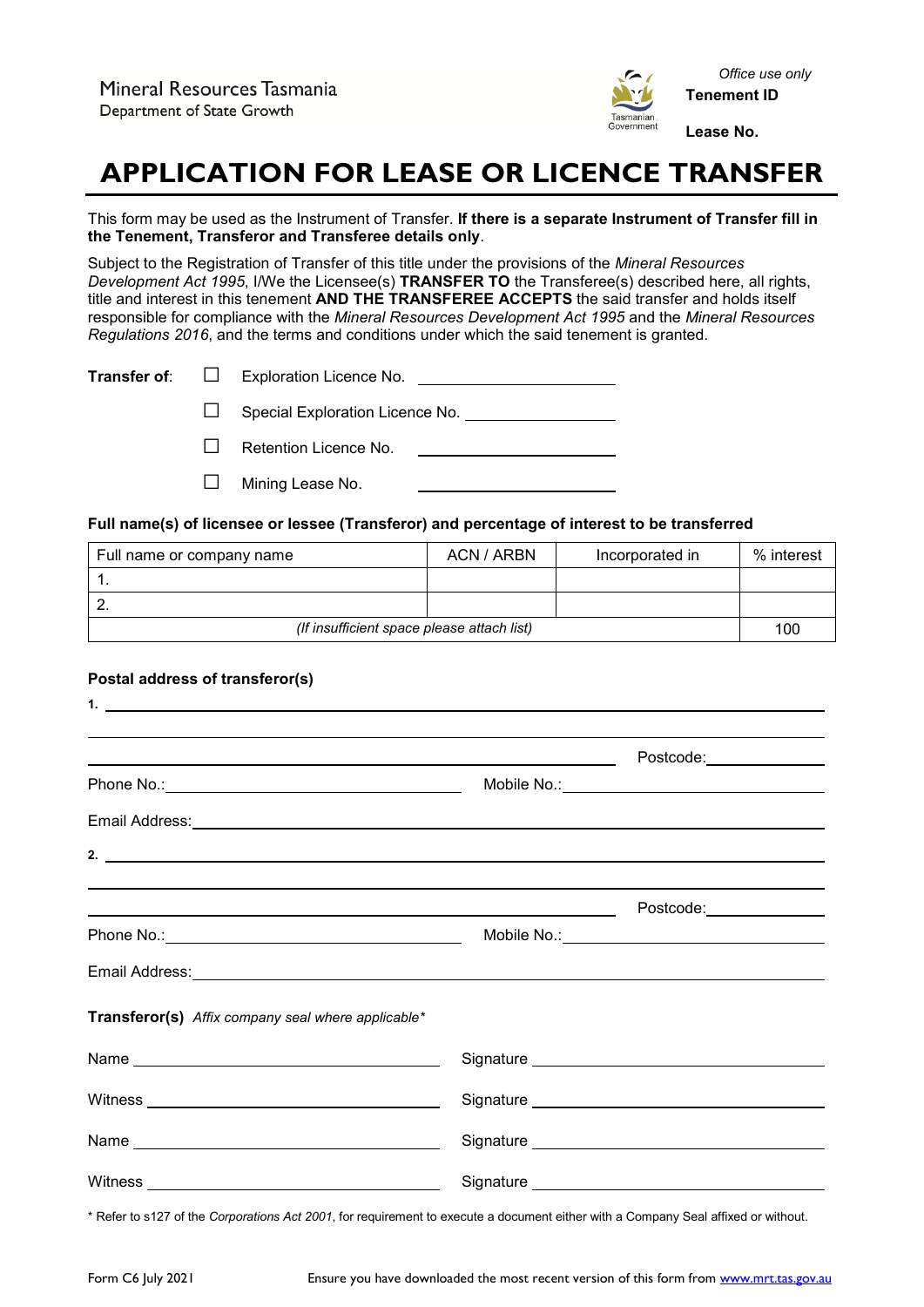## **Full name(s) of Transferee(s)**

# **Postal address of transferee(s)**

|                         |                                                                                                                      | <u> 1989 - Johann Stein, marwolaethau a bhann an t-Amhair ann an t-Amhair an t-Amhair an t-Amhair an t-Amhair an</u> | Postcode:_______________                                                                                                                                                                                                       |  |
|-------------------------|----------------------------------------------------------------------------------------------------------------------|----------------------------------------------------------------------------------------------------------------------|--------------------------------------------------------------------------------------------------------------------------------------------------------------------------------------------------------------------------------|--|
|                         |                                                                                                                      |                                                                                                                      | Mobile No.:___________________________________                                                                                                                                                                                 |  |
|                         |                                                                                                                      |                                                                                                                      |                                                                                                                                                                                                                                |  |
|                         |                                                                                                                      |                                                                                                                      |                                                                                                                                                                                                                                |  |
|                         |                                                                                                                      |                                                                                                                      |                                                                                                                                                                                                                                |  |
|                         | <u> 1980 - Jan Samuel Barbara, martin da shekarar 1980 - André a Santa Barbara, marka a shekara 1980 - André a S</u> |                                                                                                                      | Postcode:_______________                                                                                                                                                                                                       |  |
|                         |                                                                                                                      |                                                                                                                      | Mobile No.: ___________________________________                                                                                                                                                                                |  |
|                         |                                                                                                                      |                                                                                                                      | Email Address: Lawrence and Contract and Contract and Contract and Contract and Contract and Contract and Contract and Contract and Contract and Contract and Contract and Contract and Contract and Contract and Contract and |  |
|                         | Transferee(s) Affix company seal where applicable*                                                                   |                                                                                                                      |                                                                                                                                                                                                                                |  |
|                         |                                                                                                                      |                                                                                                                      |                                                                                                                                                                                                                                |  |
|                         |                                                                                                                      |                                                                                                                      |                                                                                                                                                                                                                                |  |
|                         |                                                                                                                      |                                                                                                                      |                                                                                                                                                                                                                                |  |
|                         |                                                                                                                      |                                                                                                                      |                                                                                                                                                                                                                                |  |
|                         |                                                                                                                      |                                                                                                                      |                                                                                                                                                                                                                                |  |
|                         |                                                                                                                      |                                                                                                                      |                                                                                                                                                                                                                                |  |
|                         |                                                                                                                      |                                                                                                                      |                                                                                                                                                                                                                                |  |
|                         |                                                                                                                      |                                                                                                                      | * Refer to s127 of the Corporations Act 2001, for requirement to execute a document either with a Company Seal affixed or without.                                                                                             |  |
|                         |                                                                                                                      |                                                                                                                      |                                                                                                                                                                                                                                |  |
|                         |                                                                                                                      |                                                                                                                      |                                                                                                                                                                                                                                |  |
| <b>OFFICE USE ONLY</b>  |                                                                                                                      |                                                                                                                      |                                                                                                                                                                                                                                |  |
|                         | Transfer: <b>Approved</b> Refused                                                                                    |                                                                                                                      |                                                                                                                                                                                                                                |  |
|                         |                                                                                                                      |                                                                                                                      |                                                                                                                                                                                                                                |  |
|                         |                                                                                                                      |                                                                                                                      |                                                                                                                                                                                                                                |  |
| Conditions of approval: |                                                                                                                      |                                                                                                                      |                                                                                                                                                                                                                                |  |
|                         |                                                                                                                      |                                                                                                                      |                                                                                                                                                                                                                                |  |
|                         |                                                                                                                      |                                                                                                                      |                                                                                                                                                                                                                                |  |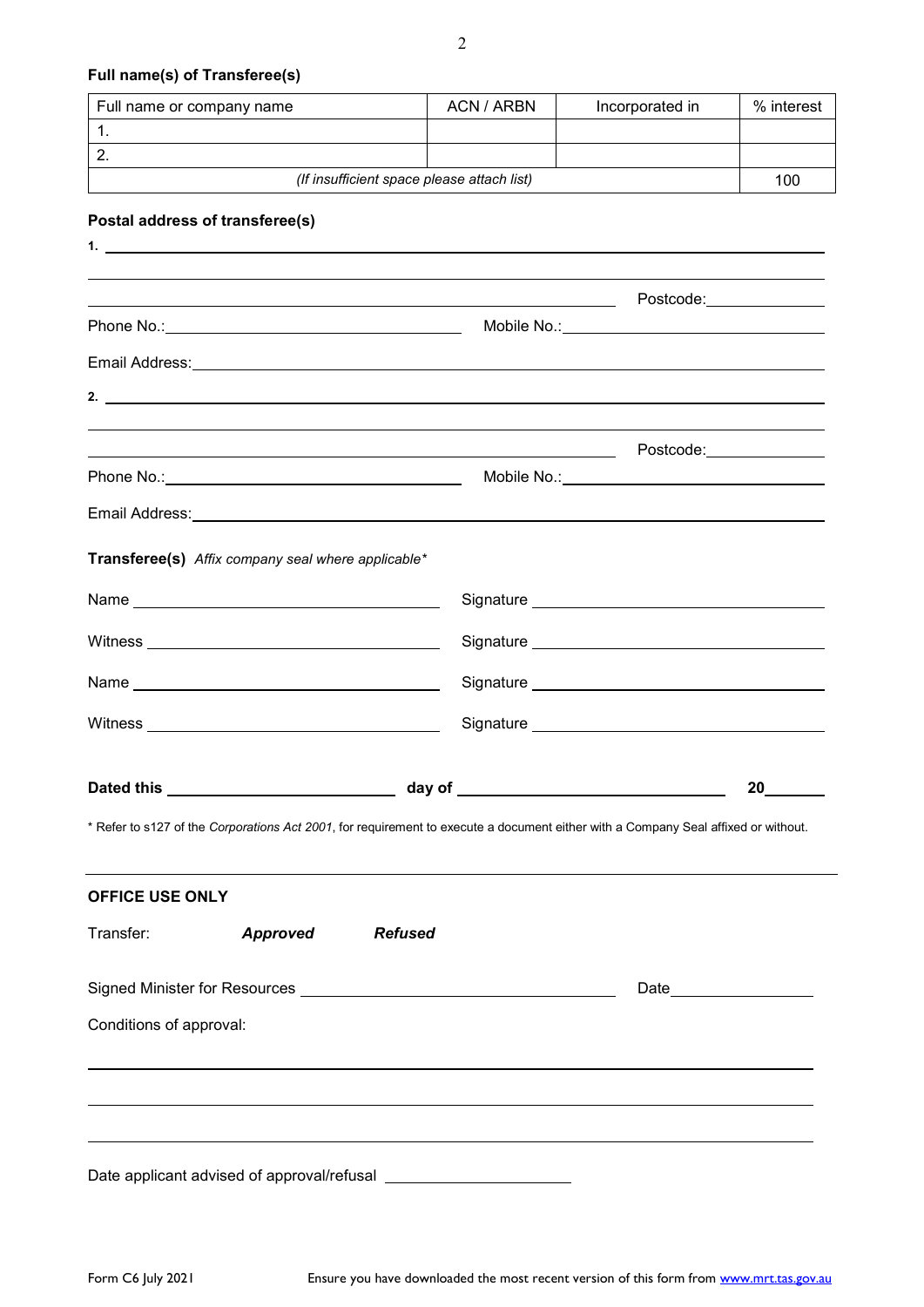# **SUPPORTING DETAILS FOR APPLICATION FOR TRANSFER TO BE COMPLETED BY THE PROPOSED TRANSFEREE**

## **1. Contact details and correspondence address**

|       |              | Transferee $\Box$                             | Employee $\Box$                                                   | Agent $\Box$ (please tick one)                                                                                                                                                                                                 |                           |
|-------|--------------|-----------------------------------------------|-------------------------------------------------------------------|--------------------------------------------------------------------------------------------------------------------------------------------------------------------------------------------------------------------------------|---------------------------|
|       |              |                                               |                                                                   |                                                                                                                                                                                                                                |                           |
|       |              |                                               |                                                                   |                                                                                                                                                                                                                                |                           |
|       |              |                                               |                                                                   |                                                                                                                                                                                                                                |                           |
|       |              |                                               |                                                                   |                                                                                                                                                                                                                                |                           |
|       |              |                                               |                                                                   |                                                                                                                                                                                                                                |                           |
|       |              |                                               |                                                                   | Email Address: Universe of the Contract of the Contract of the Contract of the Contract of the Contract of the Contract of the Contract of the Contract of the Contract of the Contract of the Contract of the Contract of the |                           |
|       |              |                                               |                                                                   | 2. Indicate your experience in exploration and mining (please tick one of the following)                                                                                                                                       |                           |
|       | $\mathsf{L}$ | (Go to the next question) OR                  |                                                                   | I/we have previously held a mineral tenement in Tasmania under the name given on page 2.                                                                                                                                       |                           |
|       |              | (Give details below) OR                       |                                                                   | I/we have previously held a mineral tenement in Tasmania under another name.                                                                                                                                                   |                           |
|       |              |                                               | I/we have previously held a mineral tenement outside of Tasmania. | (Give location and type of most recently held tenements and describe operation below) OR                                                                                                                                       |                           |
|       |              |                                               | I/we have not previously held a mineral tenement.                 | (Describe details of your knowledge and relevant mining/exploration experience below)                                                                                                                                          |                           |
|       |              |                                               |                                                                   |                                                                                                                                                                                                                                |                           |
|       |              |                                               |                                                                   |                                                                                                                                                                                                                                |                           |
|       |              |                                               |                                                                   |                                                                                                                                                                                                                                |                           |
|       |              |                                               |                                                                   |                                                                                                                                                                                                                                |                           |
|       |              |                                               |                                                                   | 3. Expertise of person(s), including the transferee, undertaking the exploration or mining                                                                                                                                     |                           |
|       |              | Name                                          |                                                                   | Field of expertise                                                                                                                                                                                                             | Employee of               |
|       |              |                                               |                                                                   |                                                                                                                                                                                                                                | transferee?               |
|       |              |                                               |                                                                   |                                                                                                                                                                                                                                | Yes $\Box$<br>No $\Box$   |
|       |              |                                               |                                                                   |                                                                                                                                                                                                                                |                           |
|       |              |                                               |                                                                   |                                                                                                                                                                                                                                | Yes $\Box$<br>$No \ \Box$ |
| 3.    |              |                                               |                                                                   |                                                                                                                                                                                                                                | Yes $\Box$<br>$No \ \Box$ |
|       |              |                                               |                                                                   | Note: If the person is not an employee of the transferee you must attach evidence that he/she has agreed to assist in the                                                                                                      |                           |
| work. |              |                                               |                                                                   |                                                                                                                                                                                                                                |                           |
| 4.    |              | Is the transferee (tick one of the following) |                                                                   |                                                                                                                                                                                                                                |                           |
|       |              | An undischarged bankrupt                      |                                                                   |                                                                                                                                                                                                                                |                           |
|       |              | In receivership                               |                                                                   |                                                                                                                                                                                                                                |                           |
|       |              | Under administration                          |                                                                   |                                                                                                                                                                                                                                |                           |
|       |              | None of the above                             |                                                                   |                                                                                                                                                                                                                                |                           |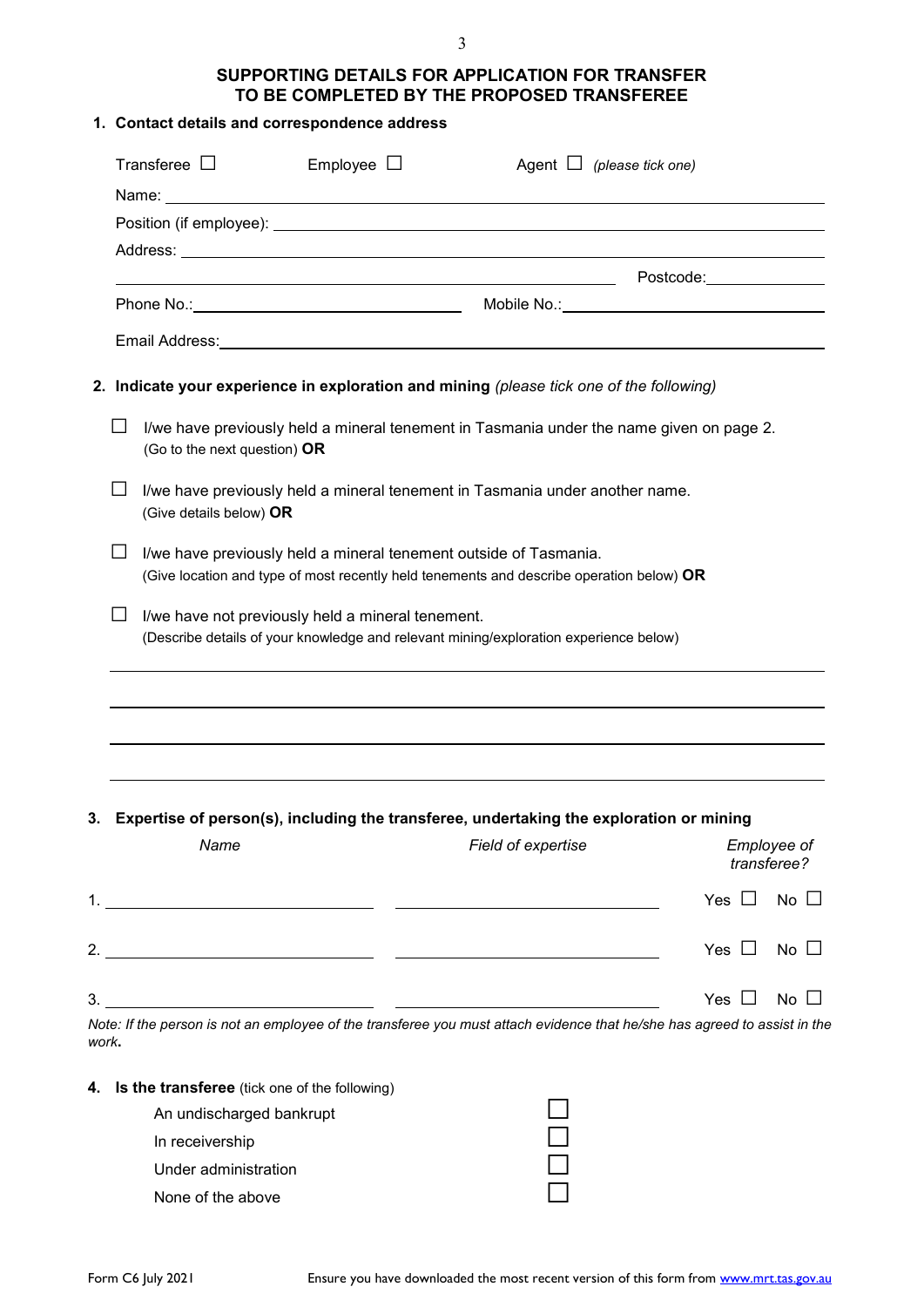| <b>5. Has the transferee</b> (please answer YES or NO to each question)                                                         |            |              |
|---------------------------------------------------------------------------------------------------------------------------------|------------|--------------|
| Been removed from the Australian Stock Exchange (ASX) for breaches<br>of the listing rules within the last five years?          | Yes II     | $No$ $\Box$  |
| Been deregistered by the Australian Securities and Investment Commission<br>or has been deregistered within the last five years | Yes $\Box$ | $N_O$ $\Box$ |

### **6. Evidence of financial capacity to meet the expenditure requirements of the licence or lease**

Proof of ability to fund the exploration or mining activity is required. The applicant is to supply details of the financial resources available to them. All companies should attach their most recent audited financial report to the Australian Stock Exchange (for No Liability companies, this will be your most recent quarterly report. For Limited companies, this will be your most recent half-yearly report), as well as providing details in the space provided.

Companies with net assets **over** \$50 million which submit their most recent audited financial report do **not** need to provide details in the space provided.

All other applicants **must** provide details in the space provided.

You must answer on each line and state 'not applicable' if it is not applicable. You must attach evidence of the availability of each resource, and signed authorisations from guarantors if applicable. **Acceptable** resources are listed below. **Unacceptable** resources include unlisted shares, personal or investment property, fixed assets and accounts receivable or other debts.

In assessing your financial capacity, the Department compares your 'Assets' against your 'Obligations' to establish your net assets which are measured against the required expenditure for the first **two** years, i.e. the net assets must meet or exceed the required expenditure.

*Note: The Department reserves the right to pursue whatever information that is necessary for the Minister to be satisfied that the applicant meets the requirements of Section 14(4)(d) of the Mineral Resources Development Act 1995.*

*All information relating to financial details must be no older than six months at the time the information is submitted.* 

| <b>Financial resources</b>                                                                         | <b>Acceptable evidence</b>                                                                                                                        |
|----------------------------------------------------------------------------------------------------|---------------------------------------------------------------------------------------------------------------------------------------------------|
| (a) Cash                                                                                           | \$<br>Attach a copy of a Bank Statement.                                                                                                          |
| (b) Value of Government/semi-<br>Government bonds                                                  | \$<br>Attach copy of bond.                                                                                                                        |
| (c) Value of listed shares held at<br>current market price (selling)                               | \$<br>Broker's statement, or copies of share certificates, or<br>CHESS (Clearing House Electronic Subregister System)<br>statements. Attach copy. |
| (d) Line of credit from a recognised<br>financial institution                                      | \$<br>Attach a statement from the institution concerned giving<br>the extent of credit.                                                           |
| (e) Future fund raising                                                                            | \$<br>Prospectus. Fund raising must be completed prior to the<br>lease being granted.                                                             |
| <b>TOTAL FINANCIAL RESOURCES   \$</b>                                                              |                                                                                                                                                   |
| <b>Financial obligations</b>                                                                       |                                                                                                                                                   |
| Expenditure commitments on all<br>existing mineral tenements in<br>Tasmania for the next two years | \$<br>List of tenements with commitments for each                                                                                                 |
| <b>TOTAL FINANCIAL</b><br><b>OBLIGATIONS</b>                                                       | \$                                                                                                                                                |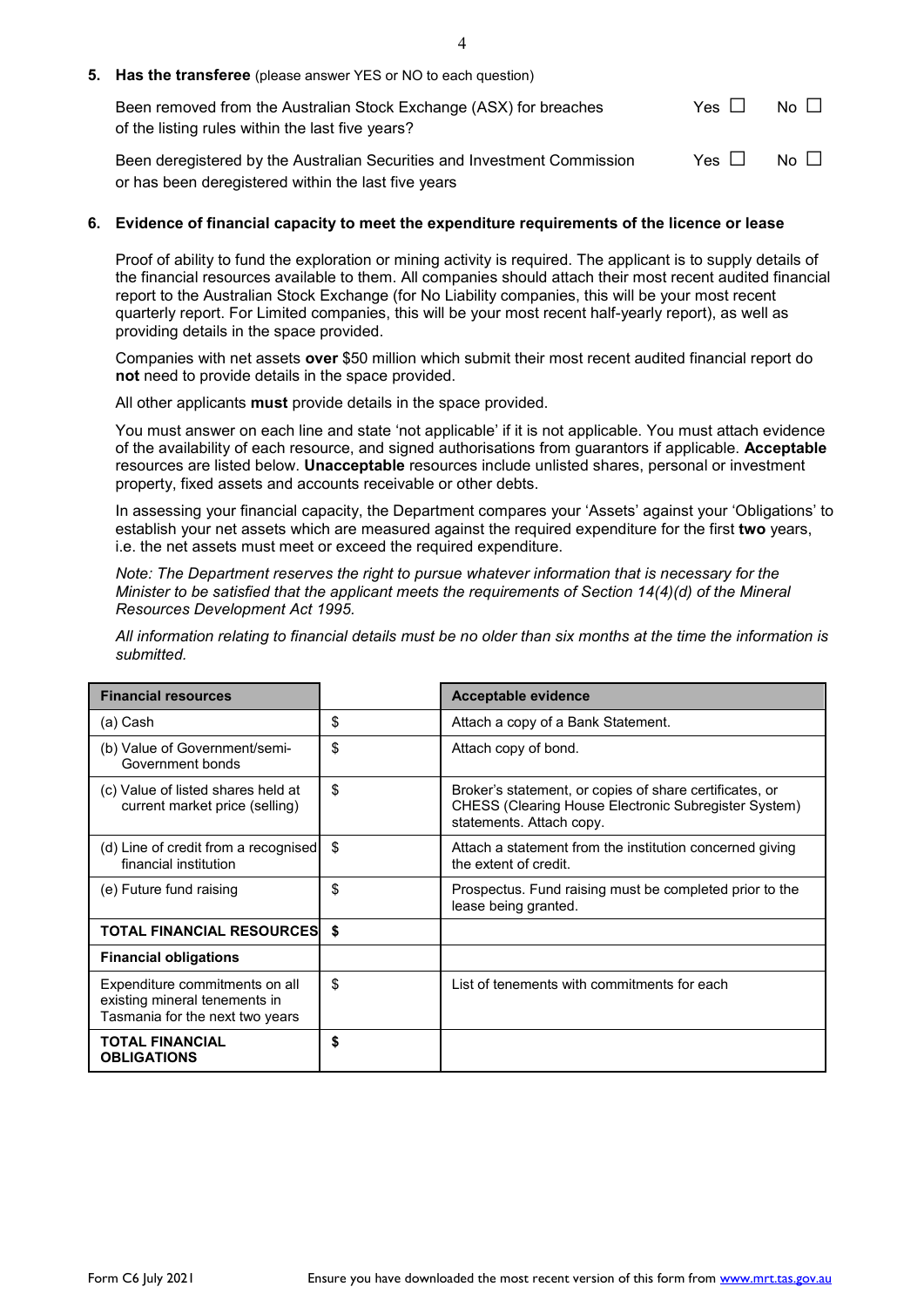# **TRANSFEREE DECLARATION**

**\_\_\_\_\_\_\_\_\_\_\_\_\_\_\_\_\_\_\_\_\_\_\_\_\_\_\_\_\_\_\_\_\_\_\_\_\_\_\_\_\_\_\_\_\_\_\_\_\_\_\_\_\_\_\_\_\_\_\_\_\_\_\_\_\_\_\_\_\_\_\_\_\_\_\_\_\_\_\_\_\_\_\_\_\_**

#### **Attachments**

- $\Box$  List of the Directors of the company (if transferee is a company)
- $\Box$  Copy of Certificate of Registration of the company (if transferee is a company)
- $\Box$  Signed authorisation for agent to act on behalf of the transferee
- $\Box$  Statement by non-employee advisors of agreement to act as advisors for the transferee
- $\Box$  Written evidence that the person signing this declaration is authorised to do so on behalf of the transferee

# □ Prescribed fees<br>Mining Lease

| Mining Lease — Crown Land          | \$709.50 |
|------------------------------------|----------|
| - Private Property                 | \$470.25 |
| <b>Exploration Licence</b>         | \$470.25 |
| <b>Special Exploration Licence</b> | \$470.25 |
| <b>Retention Licence</b>           | \$470.25 |

- $\square$  (Where applicable) A completed Royalty Return with royalty payable or evidence of payment of royalty by the Transferor
- $\square$  (Where applicable) If tenement is mortgaged, consent of current mortgagee

## **Declaration**

I/we declare that to the best of my/our knowledge, all the information I/we have given is true and correct. Transferee, Director, Secretary or authorised person (see above)

Date: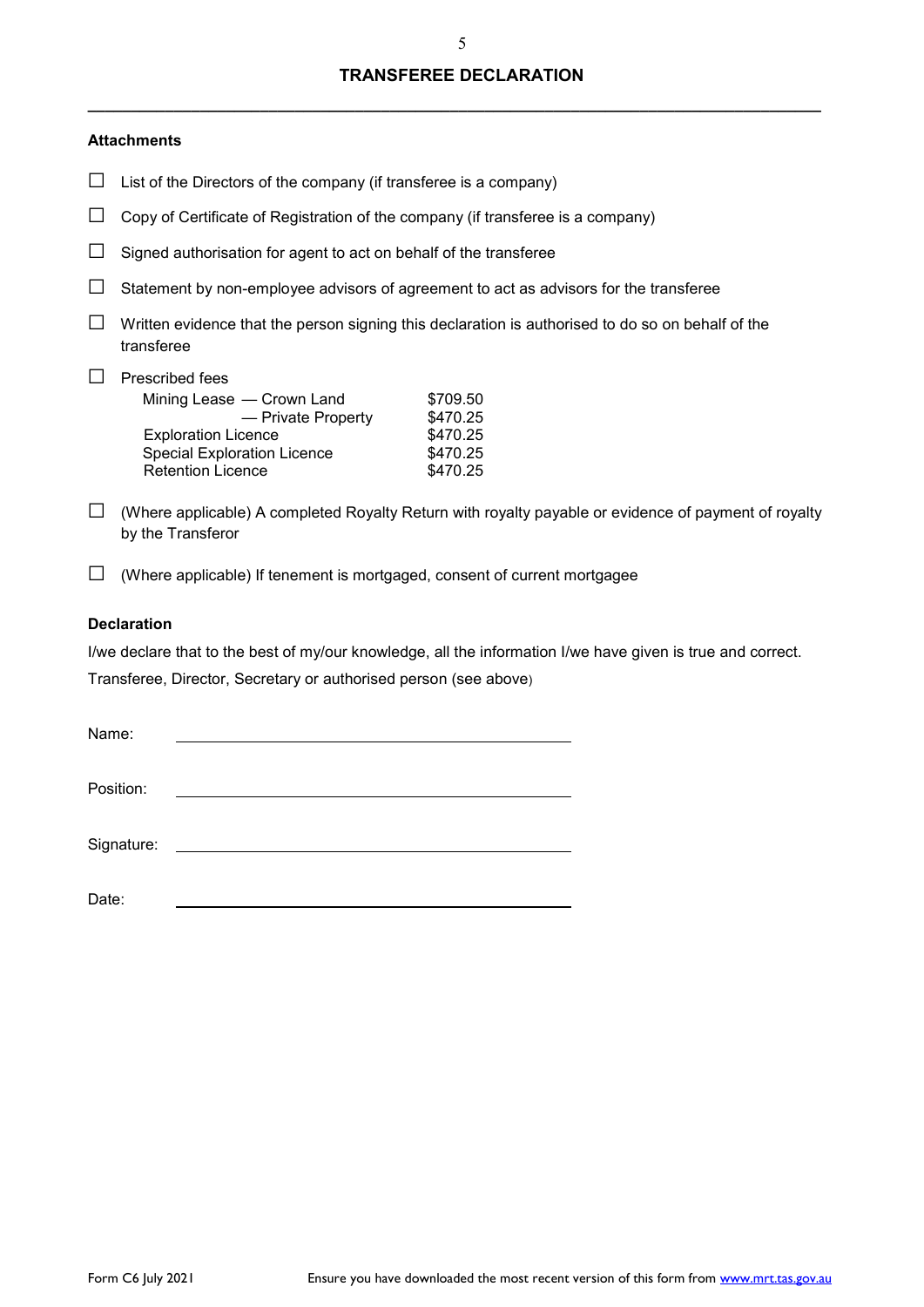# **THE FOLLOWING MAY BE REQUIRED PRIOR TO APPROVAL OF THE TRANSFER**

- Mining Plan.
- Replacement Security Deposit.
- A Public Liability Insurance (PLI) policy document for an amount of \$10 million or \$20 million as determined by the Inspector or Assessing Geologist. The terms and conditions of the licence specify that the Tenement Holder must hold, and keep current, their PLI throughout the term of the licence, and for as long as the Tenement Holder occupies the Tenement Area. To be acceptable the contract of insurance must be with an Australian Prudential Regulation Authority (APRA) approved general insurer or, by exception, an alternate insurer as approved by the Director of Mines.

| The prescribed application fees (see page 5) must accompany this application.                                                                                                                                                        |                                     |  |  |  |
|--------------------------------------------------------------------------------------------------------------------------------------------------------------------------------------------------------------------------------------|-------------------------------------|--|--|--|
| A receipt will not be issued unless requested. Receipt required YES $\Box$                                                                                                                                                           |                                     |  |  |  |
| Applications made through Service Tasmania: STaRS Code: MR6                                                                                                                                                                          |                                     |  |  |  |
| Amount paid ________________________________                                                                                                                                                                                         | Receipt Number ____________________ |  |  |  |
| Cashier (Initial & date) <u>contains and the contract of the contract of the contract of the contract of the contract of the contract of the contract of the contract of the contract of the contract of the contract of the con</u> |                                     |  |  |  |
| Cost allocation: 2125.45.4601                                                                                                                                                                                                        |                                     |  |  |  |